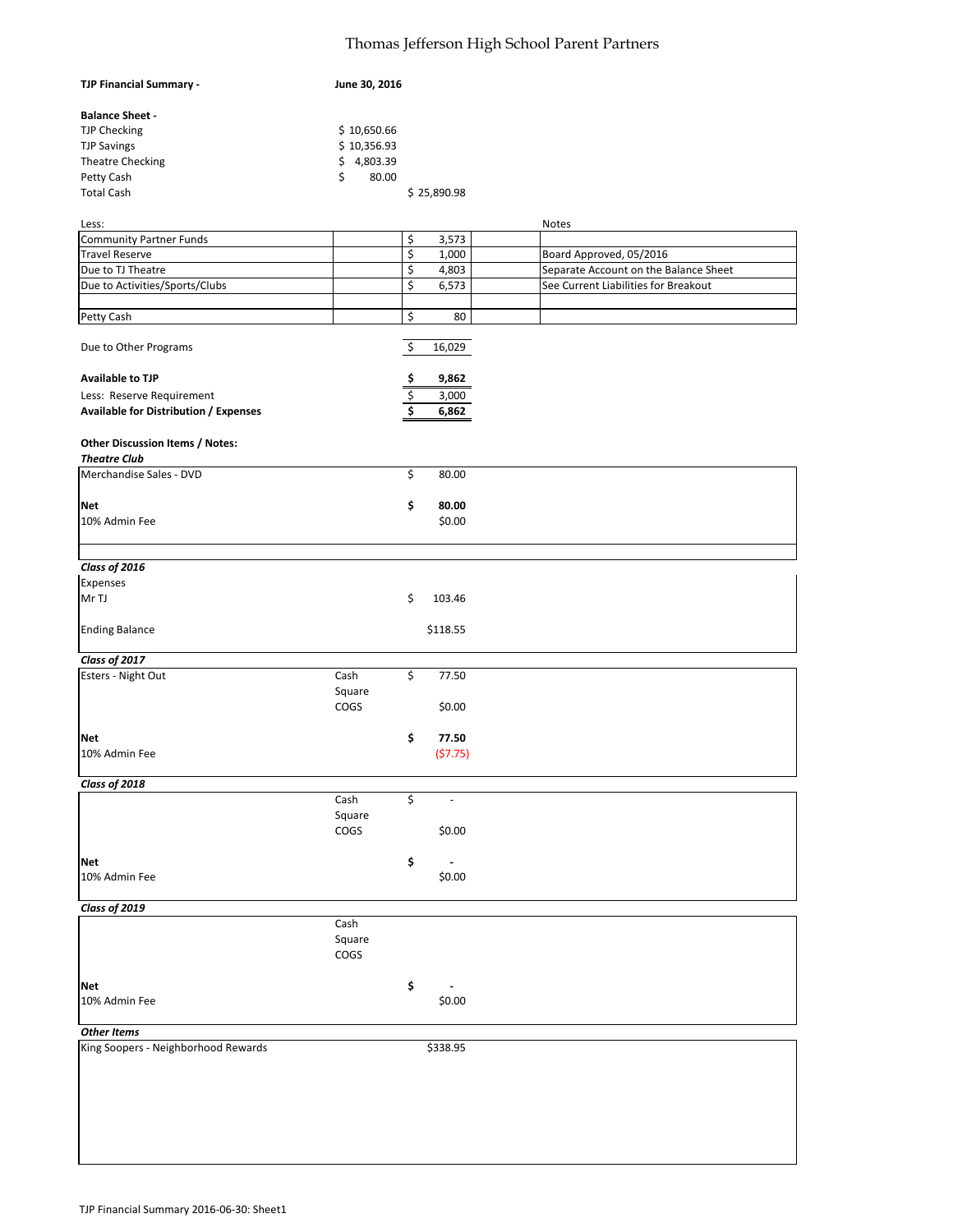## Thomas Jefferson High School Partners **Balance Sheet** As of June 30, 2016

|                                                                                                                                                                                                                                                                                                                                                                                                                                                                             | <b>Jun 30, 16</b>                                                                                                                                     |
|-----------------------------------------------------------------------------------------------------------------------------------------------------------------------------------------------------------------------------------------------------------------------------------------------------------------------------------------------------------------------------------------------------------------------------------------------------------------------------|-------------------------------------------------------------------------------------------------------------------------------------------------------|
| <b>ASSETS</b><br><b>Current Assets</b><br><b>Checking/Savings</b><br><b>First Bank Checking</b><br><b>First Bank Savings</b><br><b>Petty Cash</b><br><b>Theatre Checking</b>                                                                                                                                                                                                                                                                                                | 10,650.66<br>10,356.93<br>80.00<br>4,803.39                                                                                                           |
| <b>Total Checking/Savings</b>                                                                                                                                                                                                                                                                                                                                                                                                                                               | 25,890.98                                                                                                                                             |
| <b>Total Current Assets</b>                                                                                                                                                                                                                                                                                                                                                                                                                                                 | 25,890.98                                                                                                                                             |
| <b>TOTAL ASSETS</b>                                                                                                                                                                                                                                                                                                                                                                                                                                                         | 25,890.98                                                                                                                                             |
| <b>LIABILITIES &amp; EQUITY</b><br>Liabilities<br><b>Current Liabilities</b><br><b>Other Current Liabilities</b><br><b>Community Partner Funds</b><br><b>Funds for Activities/Sports</b><br>2016 After Prom<br>2017 After Prom<br>2018 After Prom<br>2019 After Prom<br>Alumni<br><b>Athletic &amp; Activities Fund</b><br><b>AVID</b><br><b>Band-Orchestra</b><br>Football<br>Interact<br><b>Japanese Class</b><br><b>Track - Boys</b><br><b>Track - Girls</b><br>Yearbook | 3,573.00<br>118,55<br>2,311.40<br>434.52<br>359.01<br>1,057.79<br>180,02<br>224.00<br>17.10<br>561.78<br>154.00<br>49.33<br>737.68<br>26,00<br>341.80 |
| <b>Total Funds for Activities/Sports</b>                                                                                                                                                                                                                                                                                                                                                                                                                                    | 6,572.98                                                                                                                                              |
| <b>Student Travel Reserve</b><br><b>Suspense</b><br><b>Theatre</b>                                                                                                                                                                                                                                                                                                                                                                                                          | 1,000.00<br>2,239.05                                                                                                                                  |
| <b>Total Suspense</b>                                                                                                                                                                                                                                                                                                                                                                                                                                                       | 2,239.05                                                                                                                                              |
| <b>Total Other Current Liabilities</b><br><b>Total Current Liabilities</b>                                                                                                                                                                                                                                                                                                                                                                                                  | 13,385.03<br>13,385.03                                                                                                                                |
| <b>Total Liabilities</b>                                                                                                                                                                                                                                                                                                                                                                                                                                                    | 13,385.03                                                                                                                                             |
| Equity<br><b>Opening Bal Equity</b><br><b>Reserves</b><br><b>Challenge Day</b><br>Class of 2016<br>Class of 2017<br>Class of 2018<br>Class of 2019<br><b>Community Partners</b><br>Football                                                                                                                                                                                                                                                                                 | 4,212.91<br>$-778.00$<br>$-739.29$<br>$-2,474.09$<br>$-434.52$<br>$-359.01$<br>$-3,573.00$<br>$-561.78$                                               |
| <b>Total Reserves</b>                                                                                                                                                                                                                                                                                                                                                                                                                                                       | $-8,919.69$                                                                                                                                           |
| <b>Retained Earnings</b><br>Net Income                                                                                                                                                                                                                                                                                                                                                                                                                                      | 9,095.93<br>8,116.80                                                                                                                                  |
| <b>Total Equity</b>                                                                                                                                                                                                                                                                                                                                                                                                                                                         | 12,505.95                                                                                                                                             |
| <b>TOTAL LIABILITIES &amp; EQUITY</b>                                                                                                                                                                                                                                                                                                                                                                                                                                       | 25,890,98                                                                                                                                             |